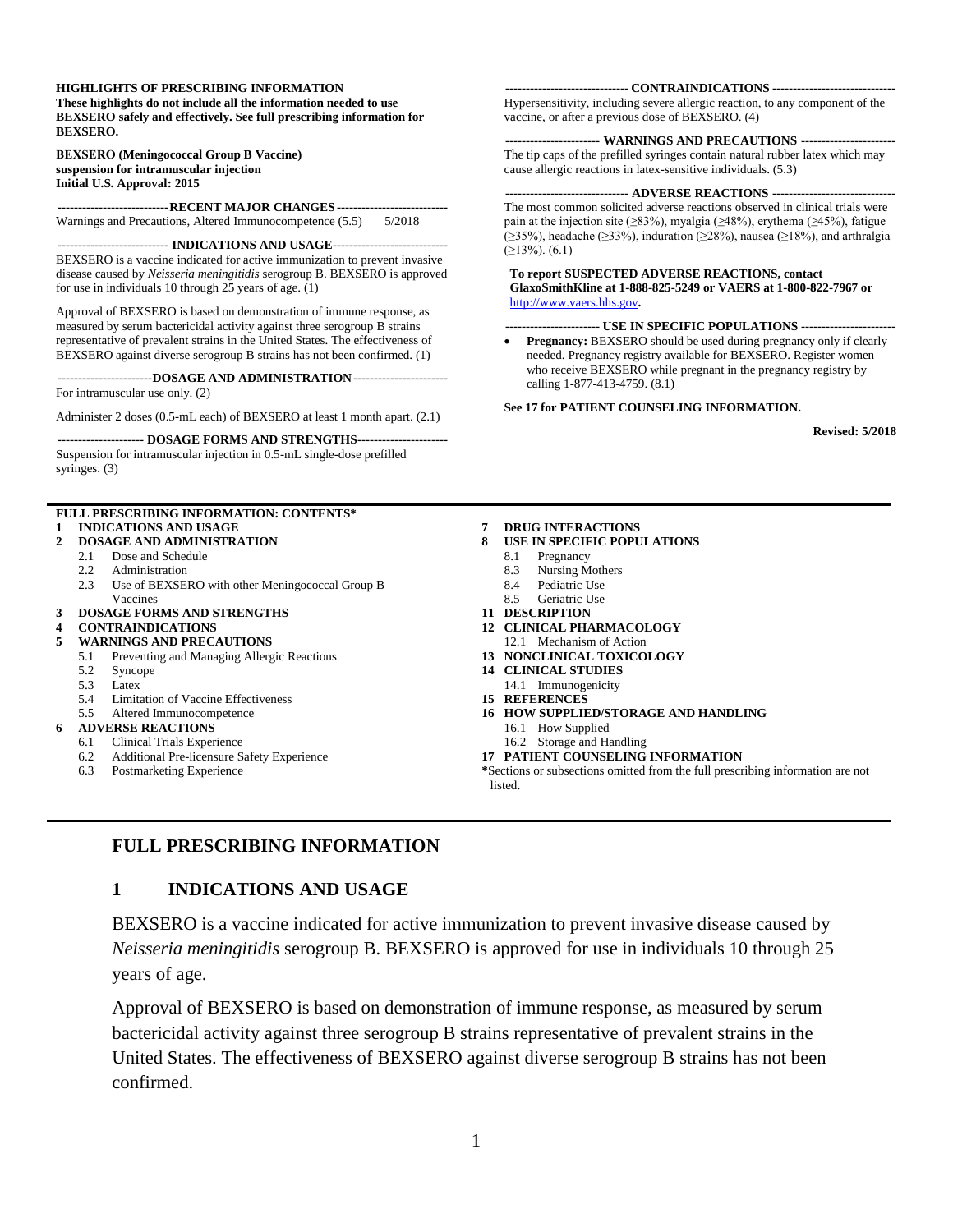## <span id="page-1-0"></span>**2 DOSAGE AND ADMINISTRATION**

For intramuscular use only.

## <span id="page-1-1"></span>**2.1 Dose and Schedule**

Administer 2 doses (0.5-mL each) of BEXSERO at least 1 month apart.

# <span id="page-1-2"></span>**2.2 Administration**

Shake the syringe immediately before use to form a homogeneous suspension. Do not use the vaccine if it cannot be resuspended. Parenteral drug products should be inspected visually for particulate matter and discoloration prior to administration, whenever solution and container permit. Do not use if particulate matter or discoloration is found.

Administer BEXSERO as a 0.5-mL intramuscular injection into the deltoid muscle of the upper arm.

# <span id="page-1-3"></span>**2.3 Use of BEXSERO with other Meningococcal Group B Vaccines**

Sufficient data are not available on the safety and effectiveness of using BEXSERO and other meningococcal group B vaccines interchangeably to complete the vaccination series.

# <span id="page-1-4"></span>**3 DOSAGE FORMS AND STRENGTHS**

<span id="page-1-5"></span>BEXSERO is a suspension for intramuscular injection in 0.5-mL single-dose prefilled syringes.

# **4 CONTRAINDICATIONS**

Hypersensitivity, including severe allergic reaction, to any component of the vaccine, or after a previous dose of BEXSERO *[see Description (11)]*.

# <span id="page-1-6"></span>**5 WARNINGS AND PRECAUTIONS**

# <span id="page-1-7"></span>**5.1 Preventing and Managing Allergic Reactions**

Appropriate observation and medical treatment should always be readily available in case of an anaphylactic event following the administration of the vaccine.

# <span id="page-1-8"></span>**5.2 Syncope**

Syncope (fainting) can occur in association with administration of BEXSERO. Ensure procedures are in place to avoid injury from falling associated with syncope.

# <span id="page-1-9"></span>**5.3 Latex**

The tip caps of the prefilled syringes contain natural rubber latex which may cause allergic reactions in latex-sensitive individuals.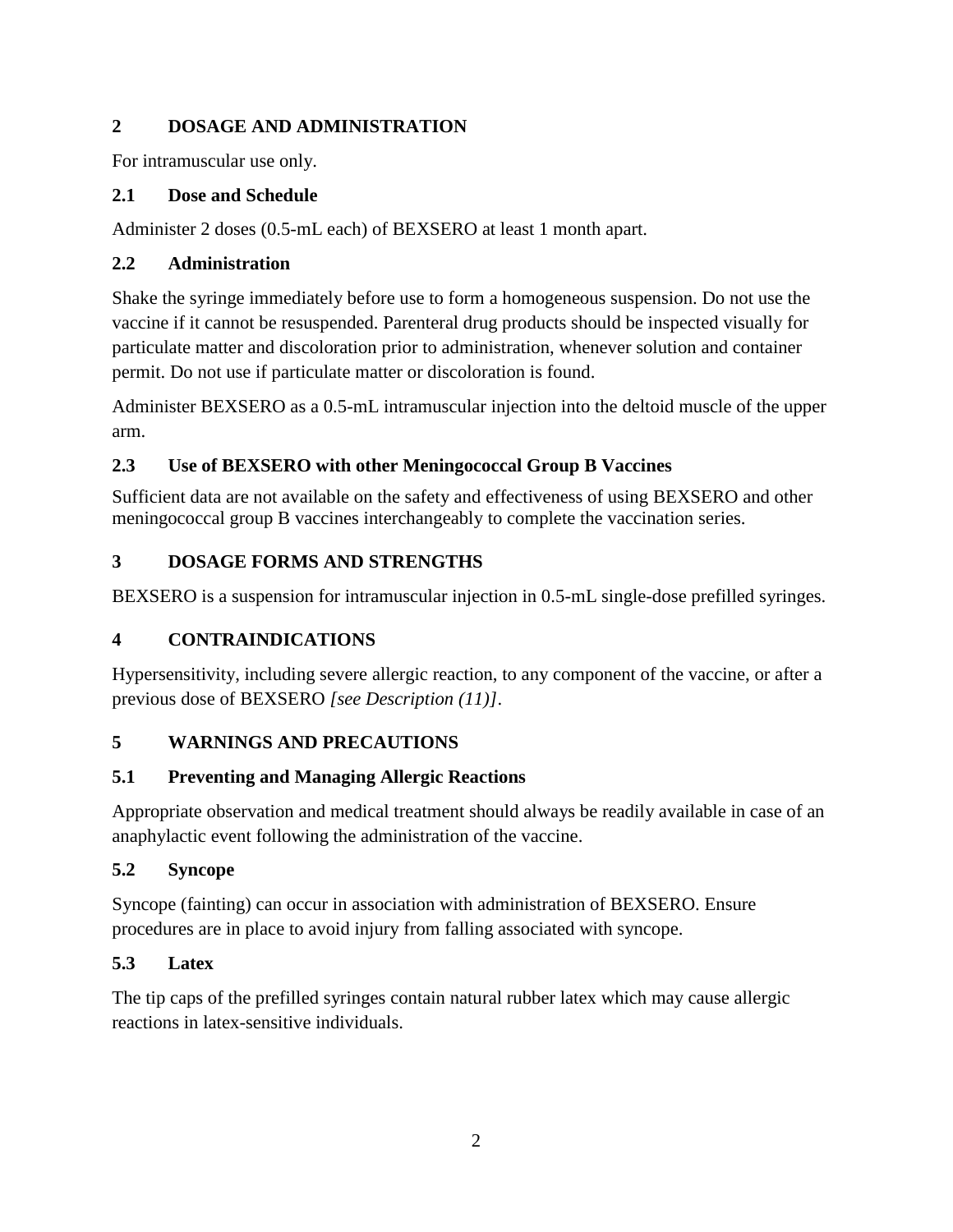## <span id="page-2-0"></span>**5.4 Limitation of Vaccine Effectiveness**

BEXSERO may not protect all vaccine recipients. BEXSERO may not provide protection against all meningococcal serogroup B strains *[see Clinical Pharmacology (12.1)].*

#### <span id="page-2-1"></span>**5.5 Altered Immunocompetence**

Some individuals with altered immunocompetence may have reduced immune responses to BEXSERO.

### Complement Deficiency

Persons with certain complement deficiencies and persons receiving treatment that inhibits terminal complement activation (for example, eculizumab) are at increased risk for invasive disease caused by *N. meningitidis* serogroup B even if they develop antibodies following vaccination with BEXSERO. *[See Clinical Pharmacology (12.1).]*

## <span id="page-2-2"></span>**6 ADVERSE REACTIONS**

The most common solicited adverse reactions observed in clinical trials were pain at the injection site ( $\geq$ 83%), myalgia ( $\geq$ 48%), erythema ( $\geq$ 45%), fatigue ( $\geq$ 35%), headache ( $\geq$ 33%), induration (≥28%), nausea (≥18%), and arthralgia (≥13%).

### <span id="page-2-3"></span>**6.1 Clinical Trials Experience**

Because clinical trials are conducted under widely varying conditions, adverse reaction rates observed in clinical trials of a vaccine cannot be directly compared with rates in the clinical trials of another vaccine and may not reflect the rates observed in practice.

In 4 clinical trials, 3,058 individuals aged 10 through 25 years received at least one dose of BEXSERO, 1,436 participants received only BEXSERO, 2,089 received only placebo or a control vaccine, and 1,622 participants received a mixed regimen (placebo or control vaccine and BEXSERO).

In a randomized controlled study<sup>1</sup> conducted in U.S. and Poland, 120 participants aged 10 through 25 years received at least 1 dose of BEXSERO, including 112 participants who received 2 doses of BEXSERO 2 months apart; 97 participants received saline placebo followed by MENVEO [Meningococcal (Groups A, C, Y, and W-135) Oligosaccharide Diphtheria CRM<sub>197</sub> Conjugate Vaccine]. Across groups, median age was 13 years, males comprised 49%, and 60% were white; 34% were Hispanic, 4% were black, <1% were Asian, and 2% were other.

In a second randomized controlled study<sup>2</sup> conducted in Chile, all subjects ( $N = 1,622$ ) aged 11 through 17 years received at least 1 dose of BEXSERO. This study included a subset of 810 subjects who received 2 doses of BEXSERO 1 or 2 months apart. A control group of 128 subjects received at least 1 dose of placebo containing aluminum hydroxide. A subgroup of 128 subjects received 2 doses of BEXSERO 6 months apart. In this study, median age was 14 years, males comprised 44%, and 99% were Hispanic.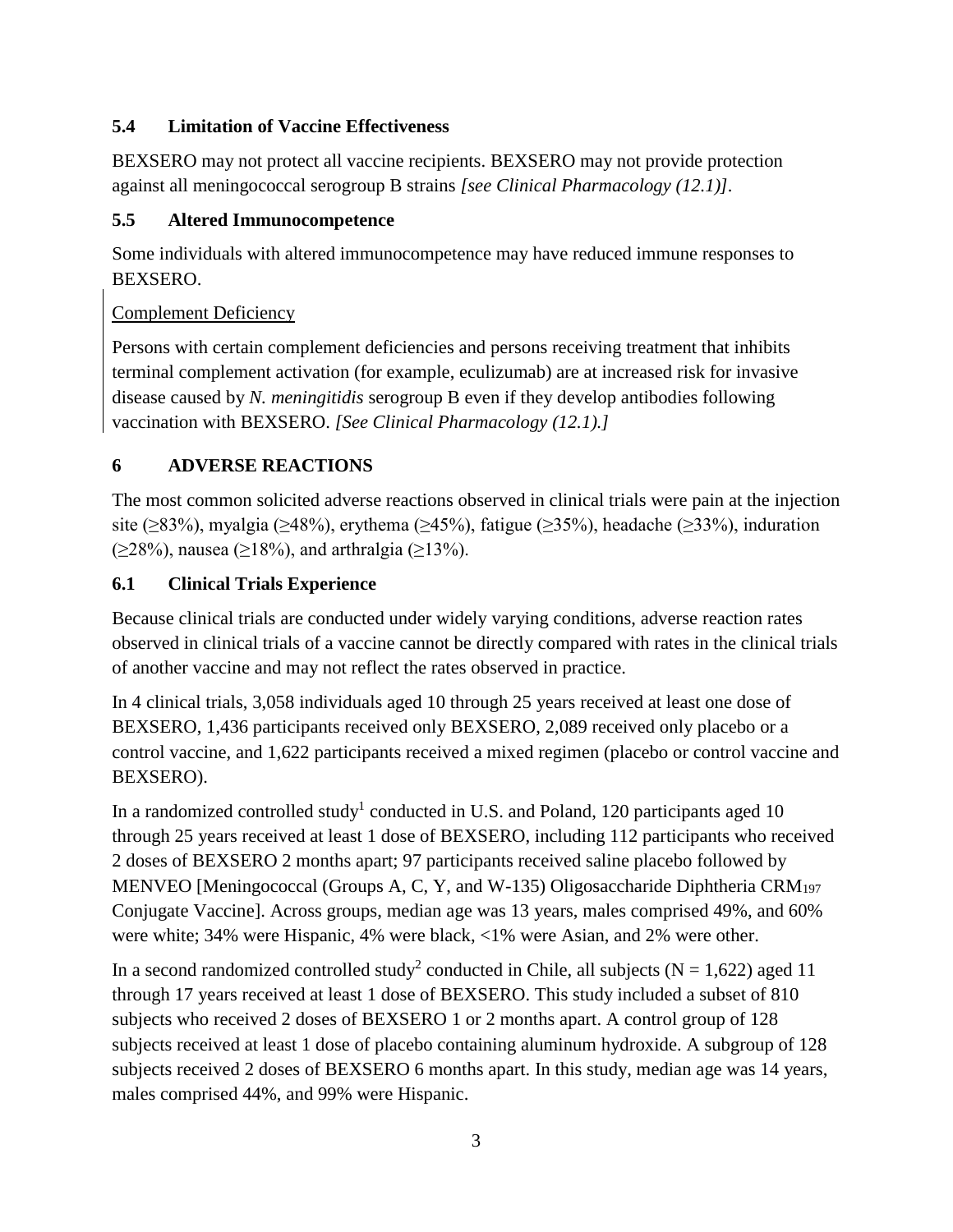In a third randomized controlled study<sup>3</sup> conducted in the United Kingdom (U.K.), 974 university students aged 18 through 24 years received at least 1 dose of BEXSERO, including 932 subjects who received 2 doses of BEXSERO 1 month apart. Comparator groups received 1 dose of MENVEO followed by 1 dose of placebo containing aluminum hydroxide ( $n = 956$ ) or 2 doses of IXIARO (Japanese Encephalitis Vaccine, Inactivated, Adsorbed) (n = 947). Across groups, median age was 20 years, males comprised 46%, and 88% were white, 5% were Asian, 2% were black, <1% were Hispanic, and 4% were other.

In an uncontrolled study<sup>4</sup> conducted in Canada and Australia, 342 participants aged 11 through 17 years received at least 1 dose of BEXSERO, including 338 participants who received 2 doses of BEXSERO 1 month apart. The median age was 13 years, males comprised 55%, and 80% were white, 10% were Asian, 4% were Native American/Alaskan, and 4% were other.

Local and systemic reactogenicity data were solicited from all participants in the studies conducted in Chile, U.S./Poland, Canada/Australia, and in a subset of participants in the U.K. study. Reports of unsolicited adverse events occurring within the first 7 days after each vaccination were collected in all studies. In the U.S./Poland study, reports of unsolicited adverse events were collected up to 1 month after the second vaccination.

Reports of all serious adverse events, medically attended adverse events, and adverse events leading to premature withdrawal were collected throughout the study period for the studies conducted in Chile (12 months), U.K. (12 months), U.S./Poland (8 months), and Canada/Australia (2 months).

#### Solicited Adverse Reactions

The reported rates of local and systemic reactions among participants aged 10 through 25 years following each dose of BEXSERO administered 2 months apart or control in the U.S./Polish study<sup>1</sup> are presented in Table 1 and Table 2.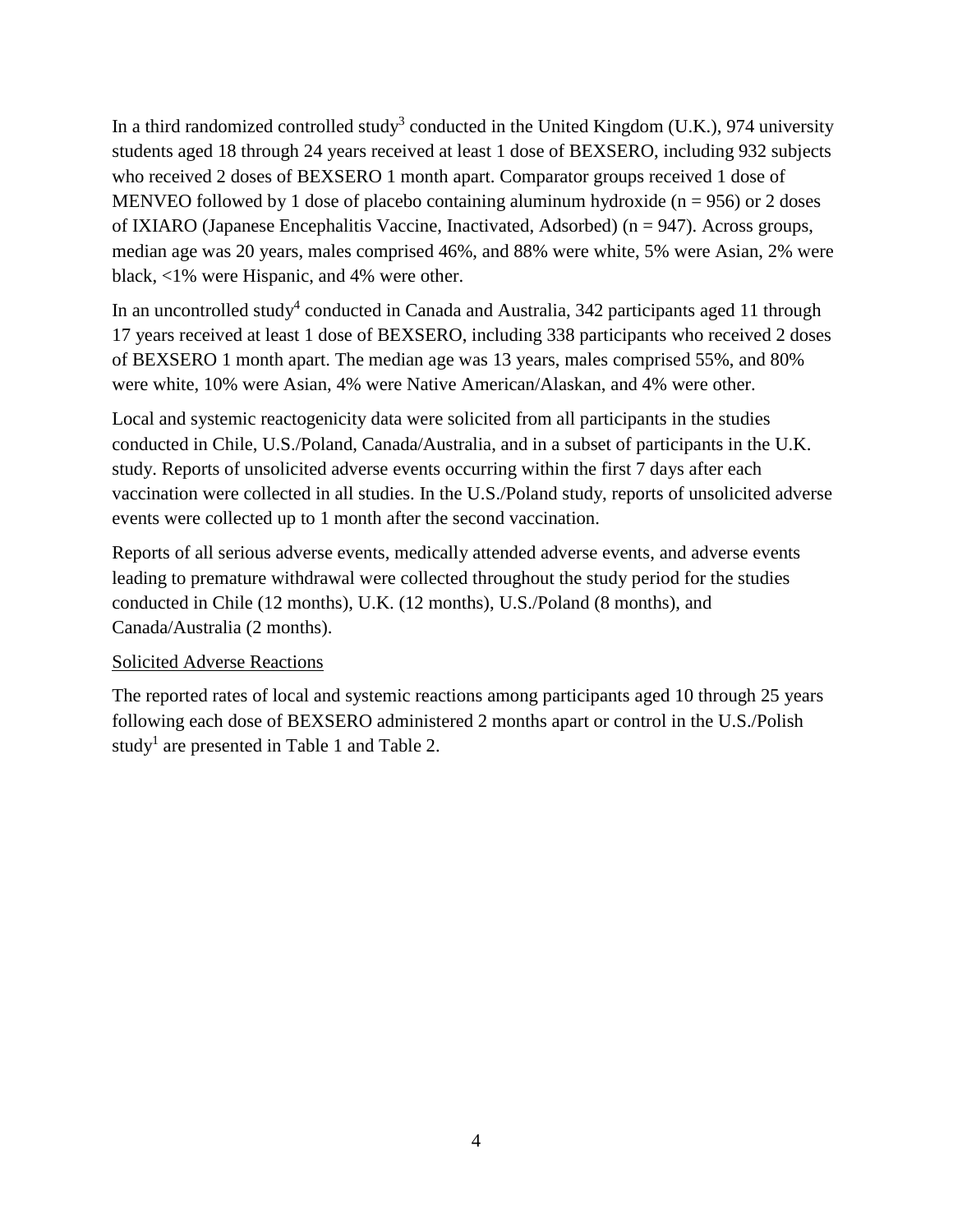| <b>Local Adverse Reaction</b> | Dose 1<br><b>BEXSERO</b><br>$n = 110 - 114$ | Dose 1<br><b>Placebo</b><br>(Saline)<br>$n = 94-96$ | Dose $2b$<br><b>BEXSERO</b><br>$n = 107 - 109$ | Dose $2b$<br><b>MENVEO</b><br>$n = 90-92$ |
|-------------------------------|---------------------------------------------|-----------------------------------------------------|------------------------------------------------|-------------------------------------------|
| Pain - Any                    | 90                                          | 27                                                  | 83                                             | 43                                        |
| Pain - Mild                   | 27                                          | 20                                                  | 18                                             | 26                                        |
| Pain - Moderate               | 44                                          | 5                                                   | 37                                             | 9                                         |
| Pain - Severe                 | 20                                          | $\overline{2}$                                      | 29                                             | 8                                         |
| Erythema - Any                | 50                                          | 13                                                  | 45                                             | 26                                        |
| Erythema - 1-25 mm            | 41                                          | 11                                                  | 36                                             | 13                                        |
| Erythema - $>25-50$ mm        | 6                                           | $\mathbf{1}$                                        | 5                                              | 6                                         |
| Erythema - $>50-100$ mm       | 3                                           | $\overline{0}$                                      | 5                                              | $\overline{4}$                            |
| Erythema $-$ >100 mm          | $\overline{0}$                              | $\overline{0}$                                      | $\overline{0}$                                 | $\overline{2}$                            |
| Induration - Any              | 32                                          | 10                                                  | 28                                             | 23                                        |
| Induration - 1-25 mm          | 24                                          | 9                                                   | 22                                             | 16                                        |
| Induration - $>25-50$ mm      | $\overline{7}$                              | $\overline{0}$                                      | $\overline{4}$                                 | $\overline{0}$                            |
| Induration $-$ >50-100 mm     | $\mathbf{1}$                                | 1                                                   | $\overline{2}$                                 | $\overline{4}$                            |
| Induration $-$ >100 mm        | $\boldsymbol{0}$                            | $\boldsymbol{0}$                                    | $\boldsymbol{0}$                               | $\overline{2}$                            |

**Table 1. Percentage of U.S. and Polish Participants Aged 10 through 25 Years Reporting Local Solicited Adverse Reactions<sup>a</sup> within 7 Days after BEXSERO or Control, by Dose**

Clinicaltrials.gov Identifier NCT01272180.

<sup>a</sup> Erythema and induration: Any  $(≥1$  mm). Pain: Mild (transient with no limitation in normal daily activity); Moderate (some limitation in normal daily activity); Severe (unable to perform normal daily activity).

<sup>b</sup> Administered 2 months after Dose 1.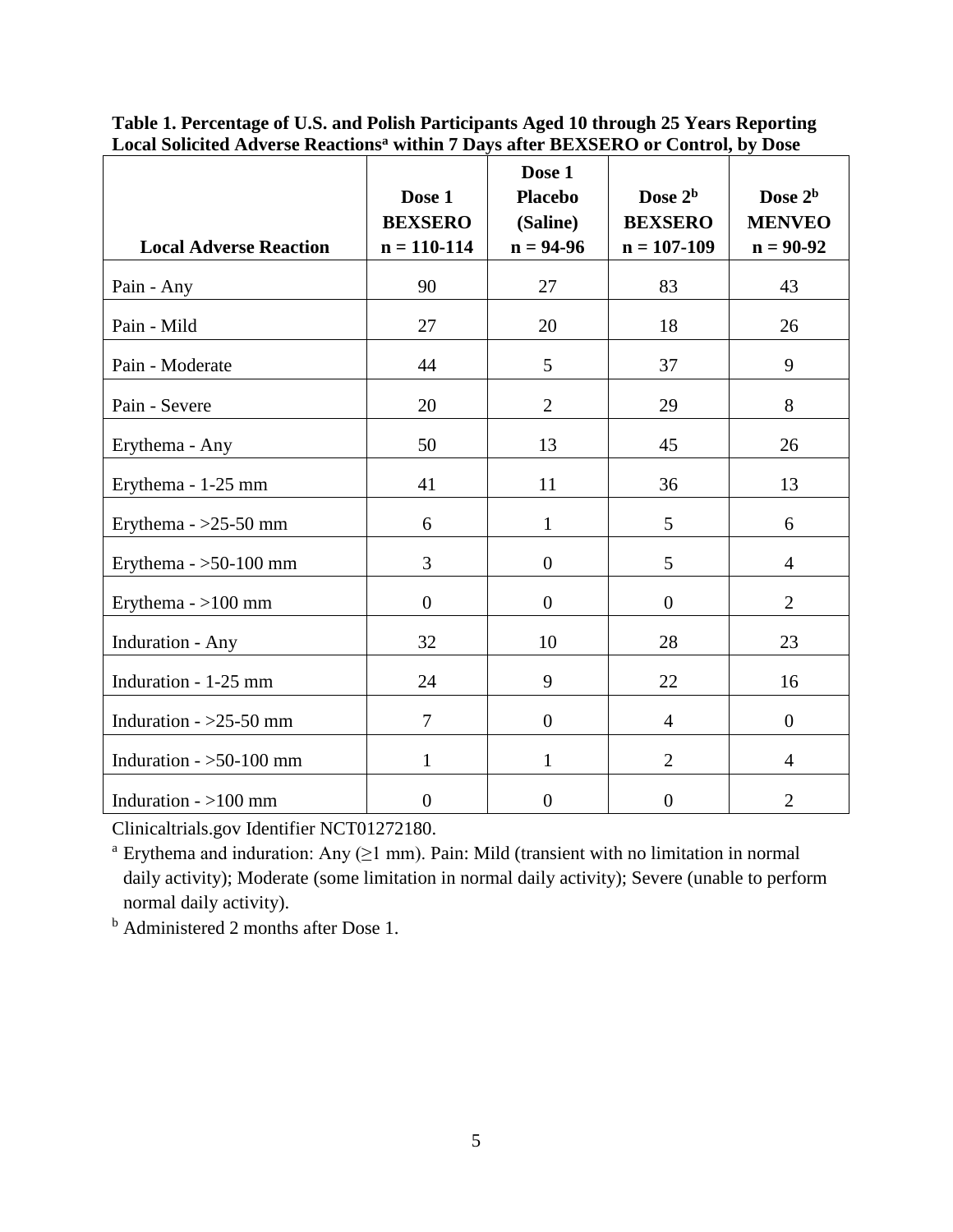| <b>Systemic Adverse</b><br><b>Reaction</b> | Dose 1<br><b>BEXSERO</b><br>$n = 110 - 114$ | Dose 1<br><b>Placebo</b><br>(Saline)<br>$n = 94-96$ | Dose 2 <sup>b</sup><br><b>BEXSERO</b><br>$n = 107 - 109$ | Dose 2 <sup>b</sup><br><b>MENVEO</b><br>$n = 90-92$ |
|--------------------------------------------|---------------------------------------------|-----------------------------------------------------|----------------------------------------------------------|-----------------------------------------------------|
| Fatigue - Any                              | 37                                          | 22                                                  | 35                                                       | 20                                                  |
| Fatigue - Mild                             | 19                                          | 17                                                  | 18                                                       | 11                                                  |
| Fatigue - Moderate                         | 14                                          | 5                                                   | 10                                                       | $\overline{7}$                                      |
| Fatigue - Severe                           | $\overline{4}$                              | $\boldsymbol{0}$                                    | 6                                                        | $\overline{2}$                                      |
| Nausea - Any                               | 19                                          | 4                                                   | 18                                                       | $\overline{4}$                                      |
| Nausea - Mild                              | 12                                          | 3                                                   | 10                                                       | 3                                                   |
| Nausea - Moderate                          | $\overline{4}$                              | $\mathbf{1}$                                        | 5                                                        | $\mathbf{1}$                                        |
| Nausea - Severe                            | $\overline{4}$                              | $\boldsymbol{0}$                                    | $\overline{4}$                                           | $\boldsymbol{0}$                                    |
| Myalgia - Any                              | 49                                          | 26                                                  | 48                                                       | 25                                                  |
| Myalgia - Mild                             | 21                                          | 20                                                  | 16                                                       | 14                                                  |
| Myalgia - Moderate                         | 16                                          | 5                                                   | 19                                                       | $\overline{7}$                                      |
| Myalgia - Severe                           | 12                                          | $\mathbf{1}$                                        | 13                                                       | $\overline{4}$                                      |
| Arthralgia - Any                           | 13                                          | $\overline{4}$                                      | 16                                                       | $\overline{4}$                                      |
| Arthralgia - Mild                          | 9                                           | 3                                                   | 8                                                        | $\overline{2}$                                      |
| Arthralgia - Moderate                      | 3                                           | $\mathbf{1}$                                        | 6                                                        | $\overline{2}$                                      |
| Arthralgia - Severe                        | $\mathbf{2}$                                | $\boldsymbol{0}$                                    | $\overline{2}$                                           | $\boldsymbol{0}$                                    |
| Headache - Any                             | 33                                          | 20                                                  | 34                                                       | 23                                                  |
| Headache - Mild                            | 19                                          | 15                                                  | 21                                                       | 8                                                   |
| Headache - Moderate                        | 9                                           | $\overline{4}$                                      | 6                                                        | 12                                                  |
| Headache - Severe                          | $\overline{4}$                              | $\mathbf{1}$                                        | 6                                                        | 3                                                   |
| Fever - $\geq$ 38°C                        | $\mathbf{1}$                                | $\mathbf{1}$                                        | 5                                                        | $\boldsymbol{0}$                                    |
| Fever - 38.0-38.9°C                        | $\mathbf{1}$                                | $\mathbf{1}$                                        | $\overline{4}$                                           | $\boldsymbol{0}$                                    |

**Table 2. Percentage of U.S. and Polish Participants Aged 10 through 25 Years Reporting Systemic Adverse Reactions<sup>a</sup> within 7 Days after BEXSERO or Control, by Dose**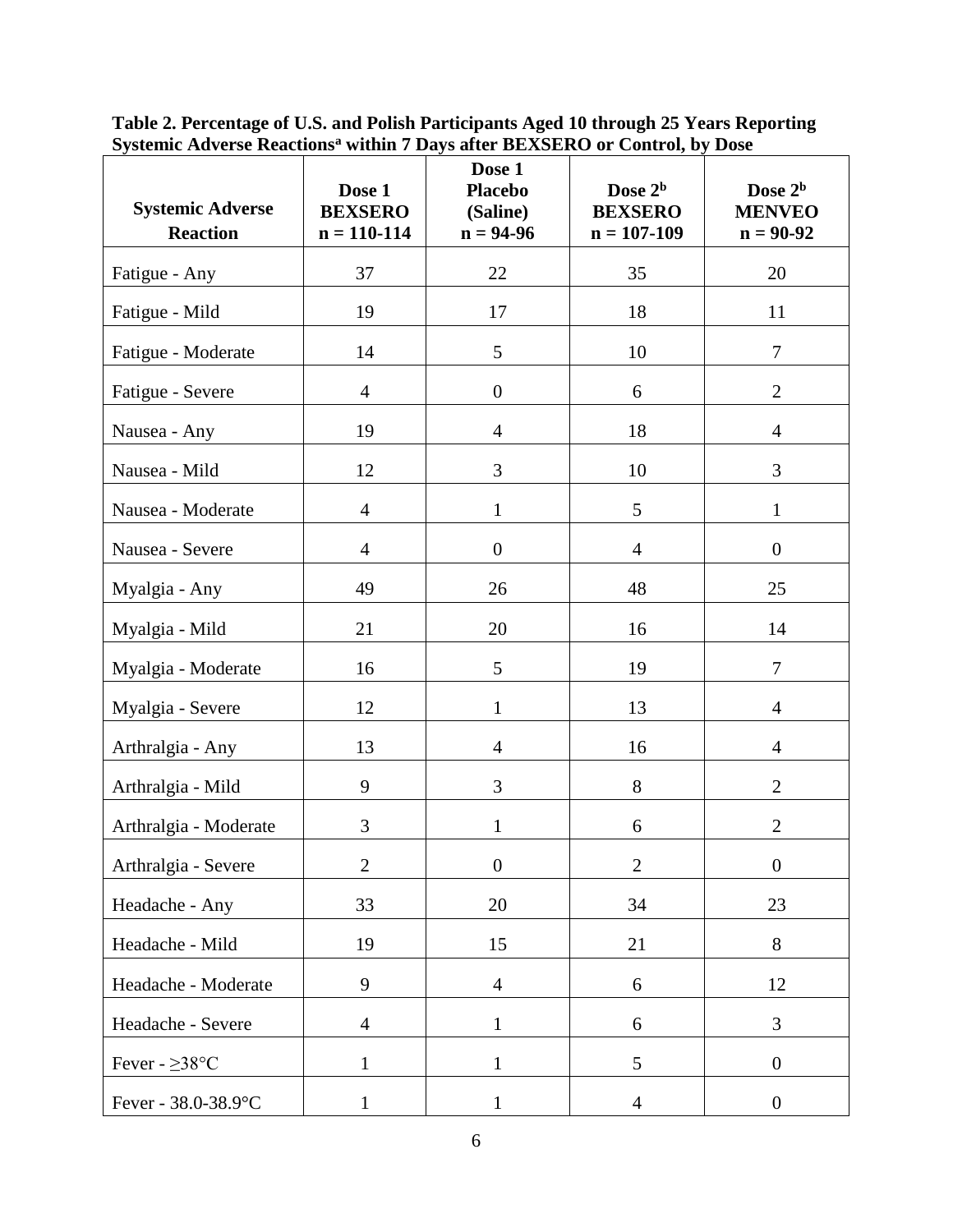| Fever - $39.0 - 39.9$ °C    |  |  |
|-----------------------------|--|--|
| Fever - $\geq 40^{\circ}$ C |  |  |

Clinicaltrials.gov Identifier NCT01272180.

<sup>a</sup> Systemic reactions: Mild (transient with no limitation in normal daily activity); Moderate (some limitation in normal daily activity); Severe (unable to perform normal daily activity).

<sup>b</sup> Administered 2 months after Dose 1.

Solicited adverse reaction rates were similar among participants aged 11 through 24 years who received BEXSERO in the other 3 clinical studies,  $2,3,4$  except for severe myalgia which was reported by 3% to 7% of subjects. Severe pain was reported by 8% of university students in the  $U.K.^3$ 

## **Non-serious Adverse Events**

In the 3 controlled studies<sup>1,2,3</sup> (BEXSERO n = 2,221, control n = 2,204), non-serious unsolicited adverse events that occurred within 7 days of any dose were reported by 439 (20%) participants receiving BEXSERO and 197 (9%) control recipients. Unsolicited adverse events that were reported among at least 2% of participants and were more frequently reported in participants receiving BEXSERO than in control recipients were injection site pain, headache, injection site induration unresolved within 7 days, and nasopharyngitis.

#### **Serious Adverse Events**

Overall, in clinical studies, among 3,058 participants aged 10 through 25 years who received at least 1 dose of BEXSERO, 66 (2.1%) participants reported serious adverse events at any time during the study. In the 3 controlled studies<sup>1,2,3</sup> (BEXSERO n = 2,716, control n = 2,078), serious adverse events within 30 days after any dose were reported in 23 (0.8%) participants receiving BEXSERO and 10 (0.5%) control recipients.

#### <span id="page-6-0"></span>**6.2 Additional Pre-licensure Safety Experience**

In response to outbreaks of serogroup B meningococcal disease at 2 universities in the U.S., BEXSERO was administered as a 2-dose series at least 1 month apart. Information on serious adverse events was collected for a period of 30 days after each dose from 15,351 individuals aged 16 through 65 years who received at least 1 dose. Overall 50 individuals (0.3%) reported serious adverse events, including one event considered related to vaccination, a case of anaphylaxis within 30 minutes following vaccination.

## <span id="page-6-1"></span>**6.3 Postmarketing Experience**

Adverse event reports received for BEXSERO marketed outside the U.S. are listed below. Because these events are reported voluntarily from a population of uncertain size, it is not always possible to estimate reliably their frequency, or to establish a causal relationship to vaccination.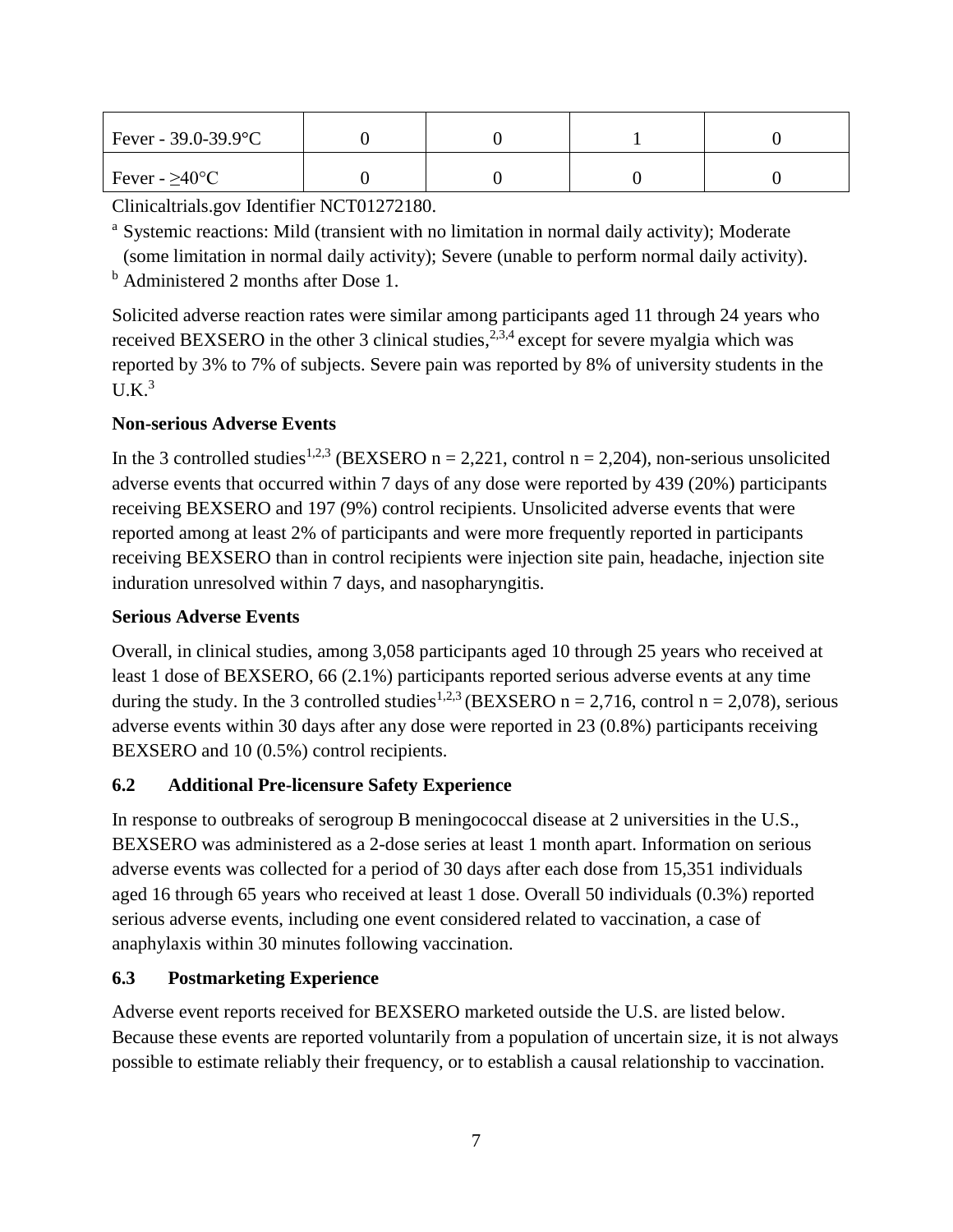This list includes serious events or events which have suspected causal association to BEXSERO.

General Disorders and Administration Site Conditions

Injection site reactions (including extensive swelling of the vaccinated limb, blisters at or around the injection site, and injection site nodule which may persist for more than 1 month).

### Immune System Disorders

Allergic reactions (including anaphylactic reactions), rash, eye swelling.

### Nervous System Disorders

<span id="page-7-0"></span>Syncope, vasovagal responses to injection.

# **7 DRUG INTERACTIONS**

Sufficient data are not available to establish the safety and immunogenicity of concomitant administration of BEXSERO with recommended adolescent vaccines.

# <span id="page-7-1"></span>**8 USE IN SPECIFIC POPULATIONS**

## <span id="page-7-2"></span>**8.1 Pregnancy**

Pregnancy Category B.

Reproduction studies have been performed in rabbits at doses up to 15 times the human dose on a body-weight basis and have revealed no evidence of impaired fertility in females or harm to the fetus due to BEXSERO. There are, however, no adequate and well-controlled studies in pregnant women. Because animal reproduction studies are not always predictive of human response, BEXSERO should be used during pregnancy only if clearly needed.

## Pregnancy Registry for BEXSERO

GlaxoSmithKline maintains a surveillance registry to collect data on pregnancy outcomes and newborn health status outcomes following exposure to BEXSERO during pregnancy. Women who receive BEXSERO during pregnancy should be encouraged to contact GlaxoSmithKline directly or their healthcare provider should contact GlaxoSmithKline by calling 1-877-413-4759.

## <span id="page-7-3"></span>**8.3 Nursing Mothers**

It is not known whether BEXSERO is excreted in human milk. Because many drugs are excreted in human milk, caution should be exercised when BEXSERO is administered to a nursing woman.

## <span id="page-7-4"></span>**8.4 Pediatric Use**

Safety and effectiveness of BEXSERO have not been established in children younger than 10 years.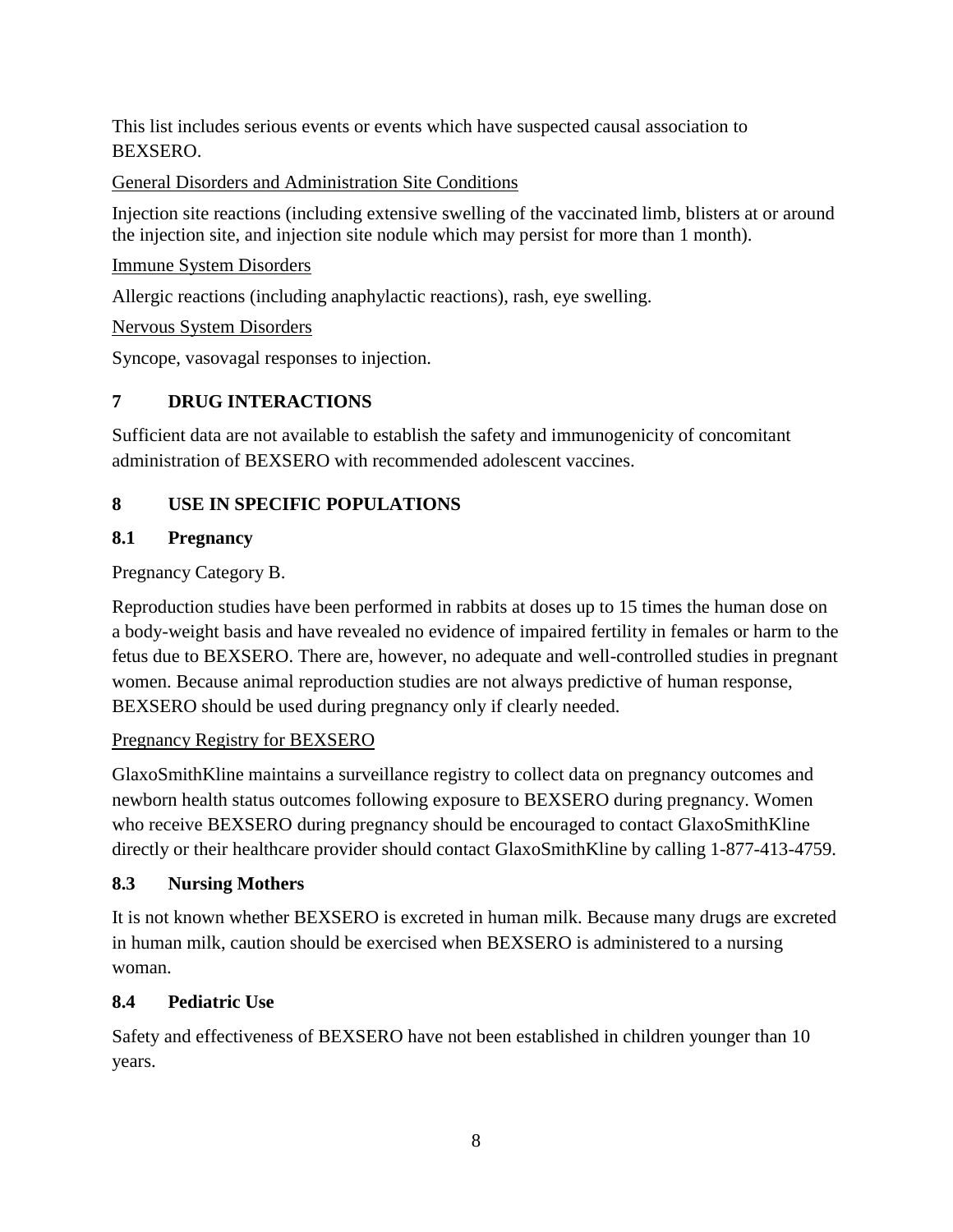### <span id="page-8-0"></span>**8.5 Geriatric Use**

<span id="page-8-1"></span>Safety and effectiveness of BEXSERO have not been established in adults older than 65 years.

# **11 DESCRIPTION**

BEXSERO (Meningococcal Group B Vaccine) is a sterile, white, opalescent, suspension for intramuscular injection. Each 0.5-mL dose of BEXSERO is formulated to contain 50 micrograms each of recombinant proteins Neisserial adhesin A (NadA), Neisserial Heparin Binding Antigen (NHBA), and factor H binding protein (fHbp), 25 micrograms of Outer Membrane Vesicles (OMV), 1.5 mg aluminum hydroxide  $(0.519 \text{ mg of Al}^{3+})$ , 3.125 mg sodium chloride, 0.776 mg histidine, and 10 mg sucrose at pH  $6.4 - 6.7$ .

The NadA component is a fragment of the full-length protein derived from *N. meningitidis* strain 2996 (peptide 8 variant  $2/3$ )<sup>5</sup>. The NHBA component is a recombinant fusion protein comprised of NHBA (peptide 2)<sup>5</sup> and accessory protein 953 derived from *N. meningitidis* strains NZ98/254 and 2996, respectively. The fHbp component is a recombinant fusion protein comprised of fHbp (variant 1.1)<sup>5</sup> and the accessory protein 936 derived from *N. meningitidis* strains MC58 and 2996, respectively. These 3 recombinant proteins are individually produced in *Escherichia coli* and purified through a series of column chromatography steps. The OMV antigenic component is produced by fermentation of *N. meningitidis* strain NZ98/254 (expressing outer membrane protein PorA serosubtype  $P1.4$ <sup>6</sup>, followed by inactivation of the bacteria by deoxycholate, which also mediates vesicle formation. The antigens are adsorbed onto aluminum hydroxide.

<span id="page-8-2"></span>Each dose contains less than 0.01 micrograms kanamycin (by calculation).

# **12 CLINICAL PHARMACOLOGY**

## <span id="page-8-3"></span>**12.1 Mechanism of Action**

Protection against invasive meningococcal disease is conferred mainly by complement-mediated antibody-dependent killing of *N. meningitidis*. The effectiveness of BEXSERO was assessed by measuring serum bactericidal activity using human complement (hSBA).

NHBA, NadA, fHbp, and PorA are proteins found on the surface of meningococci and contribute to the ability of the bacterium to cause disease. Vaccination with BEXSERO leads to the production of antibodies directed against NHBA, NadA, fHbp, and PorA P1.4 (present in OMV). The susceptibility of serogroup B meningococci to complement-mediated antibody-dependent killing following vaccination with BEXSERO is dependent on both the antigenic similarity of the bacterial and vaccine antigens, as well as the amount of antigen expressed on the surface of the invading meningococci.

# <span id="page-8-4"></span>**13 NONCLINICAL TOXICOLOGY**

BEXSERO has not been evaluated for carcinogenic or mutagenic potential or impairment of male fertility.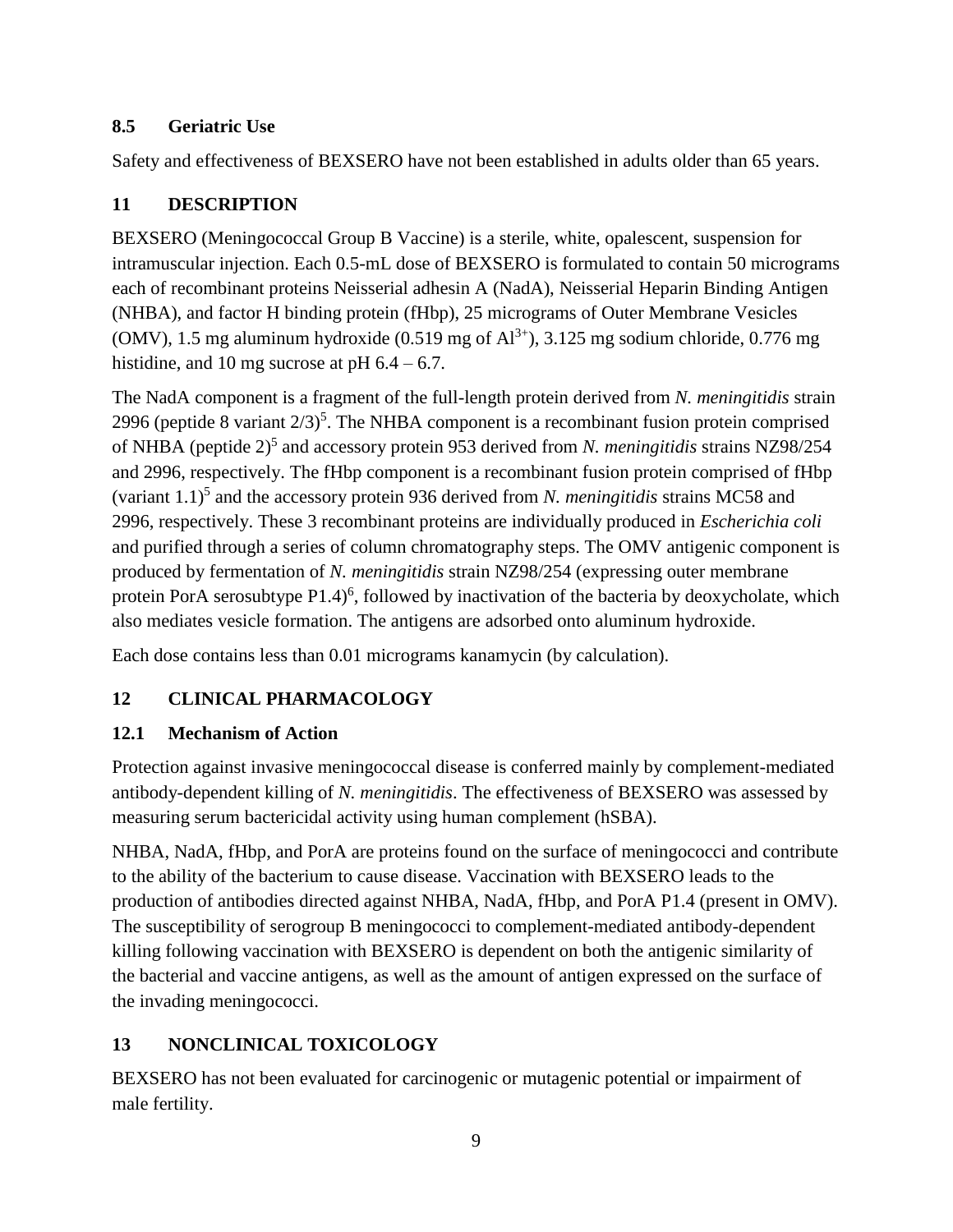#### <span id="page-9-0"></span>**14 CLINICAL STUDIES**

The immunogenicity of BEXSERO following 2 doses was evaluated in individuals aged 11 through 24 years. Serum bactericidal antibodies were measured with hSBA assays using 3 strains selected to measure responses to one of 3 vaccine antigens, either fHbp, NadA, or PorA P1.4, prevalent among strains in the U.S. A suitable strain for assessing bactericidal activity of NHBAspecific antibodies was not available. Studies assessed the proportion of subjects who achieved a 4-fold or greater increase in hSBA titer for each of the 3 strains, and the proportion of subjects with a titer greater than or equal to the lower limit of quantitation (LLOQ) of the assay for all 3 strains (composite response). The LLOQ was defined as the lowest amount of the antibody in a sample that can be reliably quantified. Available data showed that baseline antibody titers across populations vary.

#### <span id="page-9-1"></span>**14.1 Immunogenicity**

In a clinical trial conducted in Canada and Australia, adolescents aged 11 through 17 years received 2 doses of BEXSERO 1 month apart. The hSBA responses 1 month after the second dose are shown in Table 3 and Table 4.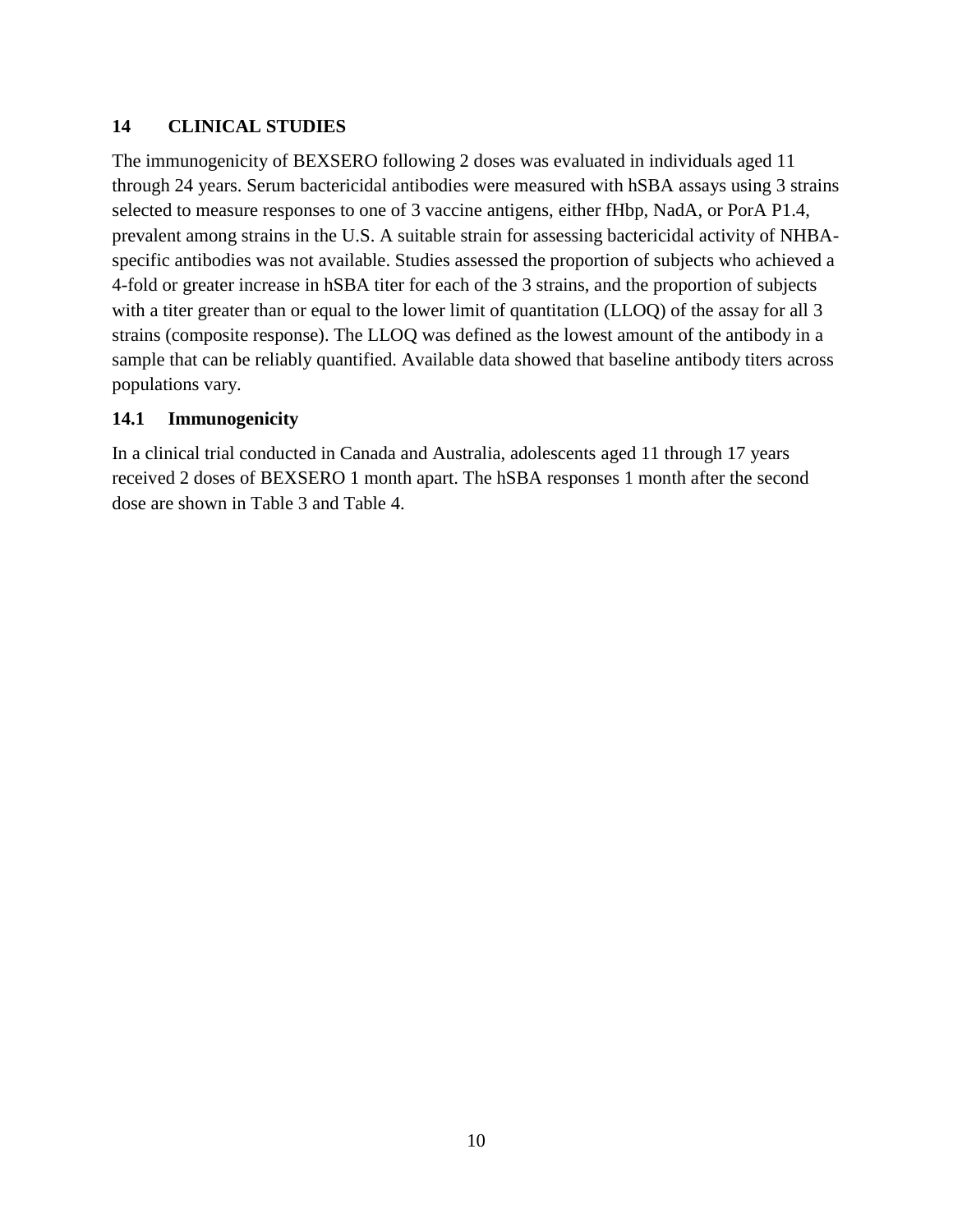**Table 3. Bactericidal Antibody Response Rates following 2 Doses of BEXSERO Administered 1 Month Apart to Canadian and Australian Adolescents<sup>a</sup> ≥4-Fold hSBA Response 1 Month Post Dose 2b,c**

| <b>Strain (Antigen)</b> | n   | $\frac{6}{9}$ | 95% CI  |
|-------------------------|-----|---------------|---------|
| $H44/76$ (fHbp)         | 298 | 98            | 95, 99  |
| 5/99 (NadA)             | 299 | 99            | 98, 100 |
| NZ98/254 (PorA P1.4)    | 298 | 39            | 33, 44  |

NCT 01423084.

Abbreviations:  $CI =$ Confidence interval; hSBA = Serum bactericidal activity measured using human complement; LLOQ = Lower limit of quantitation.

<sup>a</sup> Evaluable Immunogenicity Population (aged 11 through 17 years).

 $b \geq 4$ -fold hSBA response is defined as: a post-vaccination hSBA  $\geq 1:16$  for participants with prevaccination hSBA <1:4, a post-vaccination titer at least 4-fold the LLOQ for participants with pre-vaccination hSBA ≥1:4 but < LLOQ, and a post-vaccination 4-fold rise for participants with pre-vaccination hSBA ≥LLOQ.

 $c$  LLOQ = 1:16 for H44/76; 1:16 for 5/99; 1:8 for NZ98/254.

**Table 4. Bactericidal Antibody Response Rates following 2 Doses of BEXSERO Administered 1 Month Apart to Canadian and Australian Adolescents<sup>a</sup> - Composite hSBA Responseb,c**

| <b>Time Point</b>          | n   | $\frac{6}{6}$ | 95% CI |
|----------------------------|-----|---------------|--------|
| Baseline (pre-vaccination) | 299 |               |        |
| 1 Month Post Dose 2        | 298 |               | 57,68  |

NCT 01423084.

Abbreviations:  $CI =$ Confidence interval;  $hSBA =$ Serum bactericidal activity measured using human complement; LLOQ = Lower limit of quantitation.

<sup>a</sup> Evaluable Immunogenicity Population (aged 11 through 17 years).

 $b$  LLOQ = 1:16 for H44/76; 1:16 for 5/99; 1:8 for NZ98/254.

 $\textdegree$  Composite hSBA Response means hSBA  $\geq$ LLOQ for all 3 indicator Meningococcal B strains.

In a randomized, controlled clinical trial conducted in the U.K. among university students aged 18 through 24 years, hSBA responses in a subset of participants who received BEXSERO were measured 1 month and 11 months after the second dose (Table 5 and Table 6).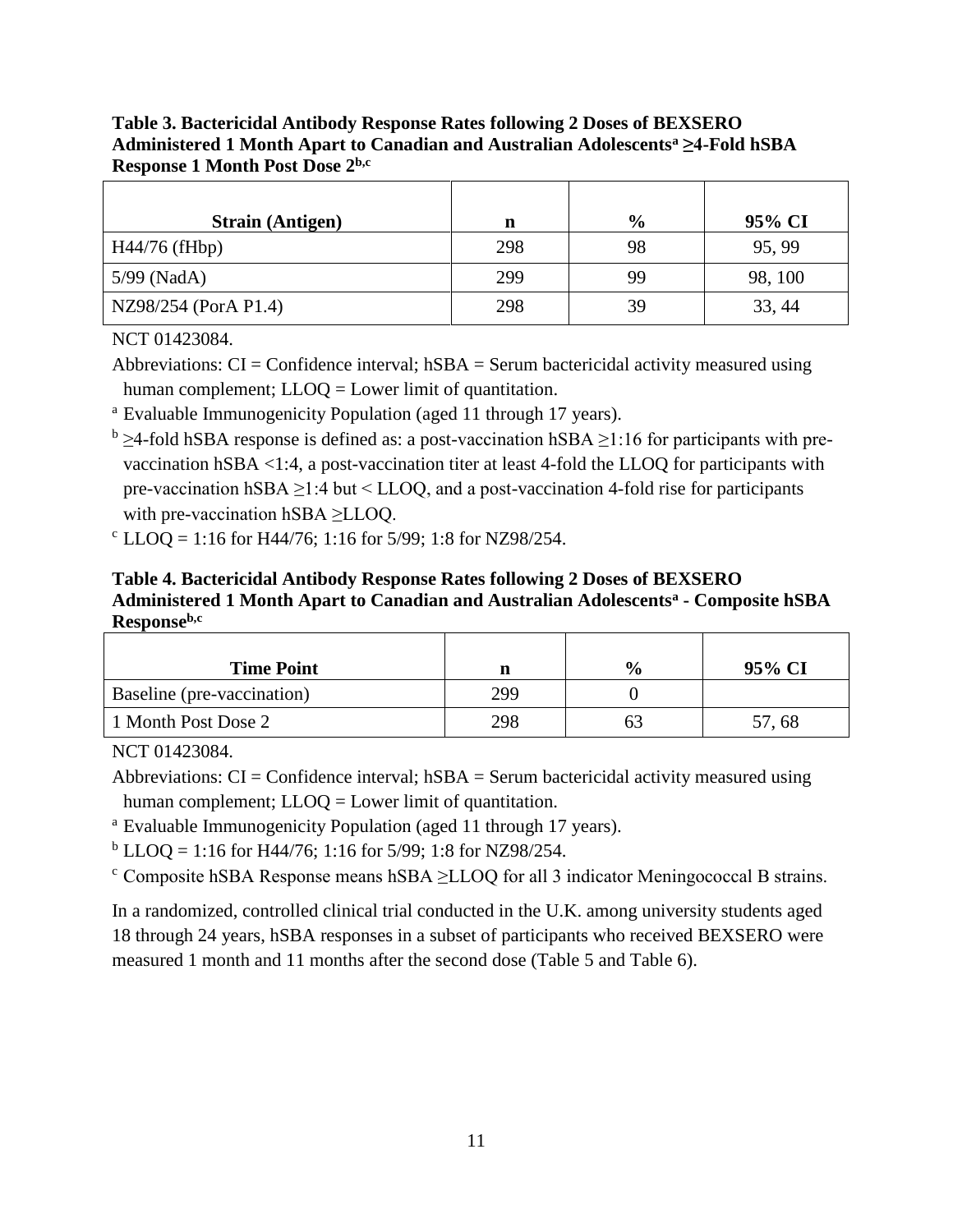**Table 5. Bactericidal Antibody Response Rates following 2 Doses of BEXSERO Administered 1 Month Apart to University Students in the U.K. <sup>a</sup> ≥4-Fold hSBA Response 1 Month Post Dose 2b,c**

| <b>Strain (Antigen)</b> | n   | $\frac{6}{9}$ | 95% CI |
|-------------------------|-----|---------------|--------|
| $H44/76$ (fHbp)         | 148 | 78            | 71,85  |
| 5/99 (NadA)             | 148 | 94            | 89, 97 |
| NZ98/254 (PorA P1.4)    | 147 | 67            | 58, 74 |

NCT 01214850.

Abbreviations:  $CI =$ Confidence interval;  $hSBA =$ Serum bactericidal activity measured using human complement; LLOQ = Lower limit of quantitation.

<sup>a</sup> Evaluable Immunogenicity Population (aged 18 through 24 years).

 $b \geq 4$ -fold hSBA response is defined as: a post-vaccination hSBA  $\geq 1:16$  for participants with prevaccination hSBA <1:4, a post-vaccination titer at least 4-fold the LLOQ for participants with pre-vaccination hSBA ≥1:4 but <LLOQ, and a post-vaccination 4-fold rise for participants with pre-vaccination hSBA ≥LLOQ.

 $c$  LLOQ = 1:16 for H44/76; 1:8 for 5/99; 1:16 for NZ98/254.

**Table 6. Bactericidal Antibody Response Rates following 2 Doses of BEXSERO Administered 1 Month Apart to University Students in the U.K.<sup>a</sup> - Composite hSBA Responseb,c**

| <b>Time Point</b>          |     | $\frac{6}{9}$ | 95% CI |
|----------------------------|-----|---------------|--------|
|                            | n   |               |        |
| Baseline (pre-vaccination) | 186 | 24            | 18, 30 |
| 1 Month Post Dose 2        | 147 | 88            | 82, 93 |
| 11 Months Post Dose 2      | 136 | 66            | 58,72  |

NCT 01214850.

Abbreviations:  $CI =$ Confidence interval;  $hSBA =$ Serum bactericidal activity measured using human complement; LLOQ = Lower limit of quantitation.

<sup>a</sup> Evaluable Immunogenicity Population (aged 18 through 24 years).

 $b$  LLOQ = 1:16 for H44/76; 1:8 for 5/99; 1:16 for NZ98/254.

 $\text{c}$  Composite hSBA Response means hSBA  $\geq$ LLOQ for all 3 indicator Meningococcal B strains.

#### <span id="page-11-0"></span>**15 REFERENCES**

- 1. NCT01272180 (V102\_03).
- 2. NCT00661713 (V72P10).
- 3. NCT01214850 (V72\_29).
- 4. NCT01423084 (V72\_41).
- 5. Wang X, et al. *Vaccine.* 2011; 29:4739-4744.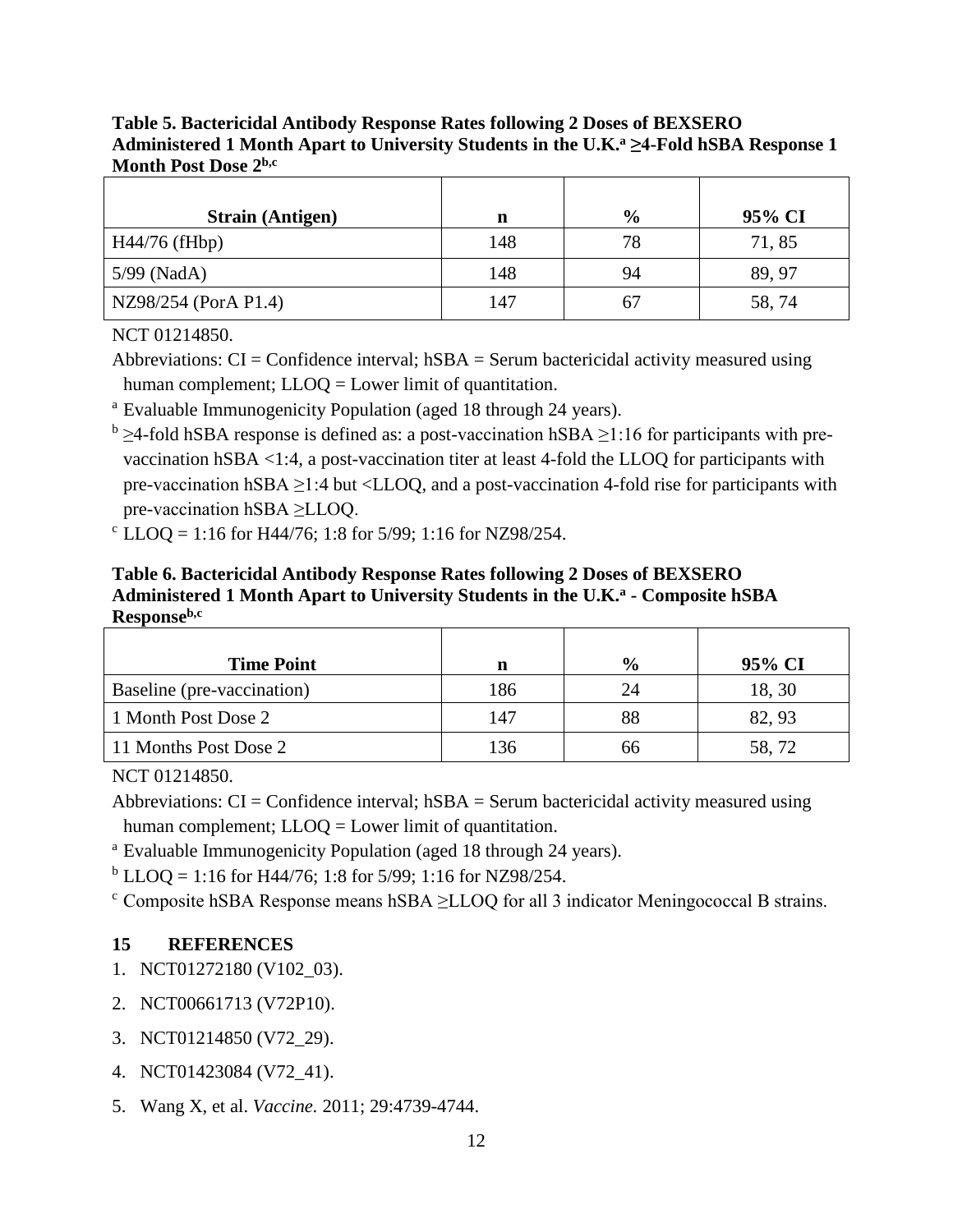6. Hosking J, et al. *Clin Vaccine Immunol.* 2007;14:1393-1399.

# <span id="page-12-0"></span>**16 HOW SUPPLIED/STORAGE AND HANDLING**

## <span id="page-12-1"></span>**16.1 How Supplied**

BEXSERO is supplied as a 0.5-mL suspension in a glass prefilled syringe. The tip caps of the prefilled syringes contain natural rubber latex; the plungers are not made with natural rubber latex.

Product presentations for BEXSERO are listed in Table 7 below:

| <b>Presentation</b>   | <b>Carton NDC Number</b> | <b>Components</b>                                        |  |
|-----------------------|--------------------------|----------------------------------------------------------|--|
| Pre-filled syringe    |                          |                                                          |  |
| Carton of 1 syringe   | 58160-976-06             | 0.5-mL single-dose prefilled syringe<br>NDC 58160-976-02 |  |
| Carton of 10 syringes | 58160-976-20             | 0.5-mL single-dose prefilled syringe<br>NDC 58160-976-02 |  |

### **Table 7. Product Presentations for BEXSERO**

## <span id="page-12-2"></span>**16.2 Storage and Handling**

Do not freeze. Discard if the vaccine has been frozen.

Store refrigerated, at 36°F to 46°F (2°C to 8°C).

Protect from light.

<span id="page-12-3"></span>Do not use after the expiration date.

# **17 PATIENT COUNSELING INFORMATION**

Provide the Vaccine Information Statement. These are available free of charge at the Centers for Disease Control and Prevention (CDC) website [\(http://www.cdc.gov/vaccines\)](https://www.cdc.gov/vaccines/index.html).

Inform patients, parents or guardians about:

- The importance of completing the immunization series.
- Reporting any adverse reactions to their healthcare provider.
- Register women who receive BEXSERO while pregnant in the pregnancy registry by calling 1-877-413-4759 *[see Use in Specific Populations (8.1)]*.

BEXSERO and MENVEO are trademarks owned by or licensed to the GSK group of companies.

The other brand listed is a trademark owned by or licensed to its owner and is not owned by or licensed to the GSK group of companies. The maker of this brand is not affiliated with and does not endorse the GSK group of companies or its products.